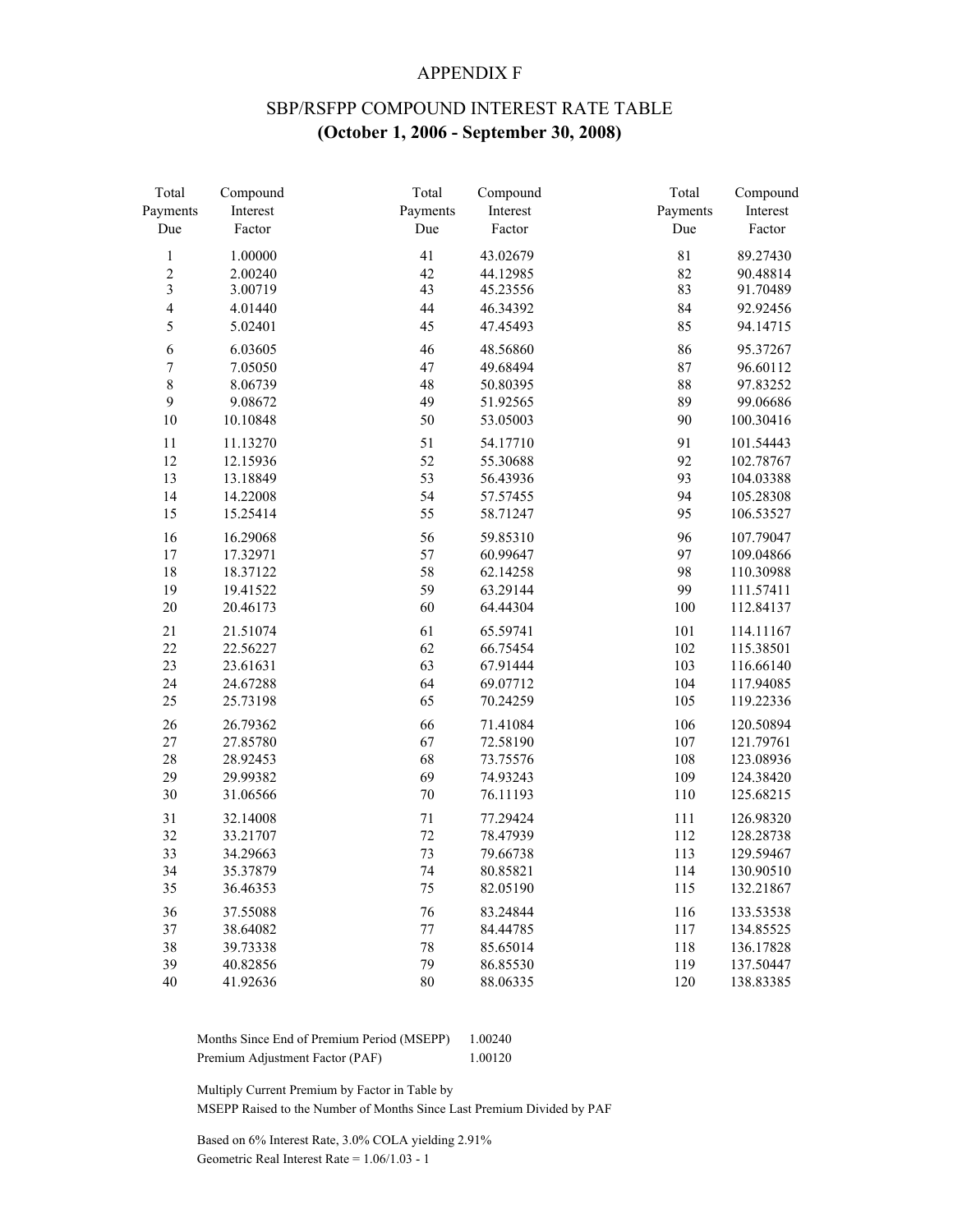### APPENDIX F

## SBP/RSFPP COMPOUND INTEREST RATE TABLE **(October 1, 2006 - September 30, 2008)**

| Total    | Compound  | Total    | Compound  | Total    | Compound  |
|----------|-----------|----------|-----------|----------|-----------|
| Payments | Interest  | Payments | Interest  | Payments | Interest  |
| Due      | Factor    | Due      | Factor    | Due      | Factor    |
| 121      | 140.16641 | 161      | 196.16958 | 201      | 257.79710 |
| 122      | 141.50216 | 162      | 197.63948 | 202      | 259.41462 |
| 123      | 142.84111 | 163      | 199.11290 | 203      | 261.03602 |
| 124      | 144.18327 | 164      | 200.58985 | 204      | 262.66130 |
| 125      | 145.52864 | 165      | 202.07033 | 205      | 264.29047 |
| 126      | 146.87723 | 166      | 203.55437 | 206      | 265.92354 |
| 127      | 148.22906 | 167      | 205.04196 | 207      | 267.56053 |
| 128      | 149.58412 | 168      | 206.53311 | 208      | 269.20144 |
| 129      | 150.94243 | 169      | 208.02783 | 209      | 270.84627 |
| 130      | 152.30400 | 170      | 209.52614 | 210      | 272.49505 |
| 131      | 153.66882 | 171      | 211.02803 | 211      | 274.14778 |
| 132      | 155.03692 | 172      | 212.53352 | 212      | 275.80447 |
| 133      | 156.40829 | 173      | 214.04262 | 213      | 277.46512 |
| 134      | 157.78294 | 174      | 215.55533 | 214      | 279.12975 |
| 135      | 159.16089 | 175      | 217.07166 | 215      | 280.79837 |
| 136      | 160.54214 | 176      | 218.59163 | 216      | 282.47099 |
| 137      | 161.92670 | 177      | 220.11524 | 217      | 284.14761 |
| 138      | 163.31458 | 178      | 221.64250 | 218      | 285.82825 |
| 139      | 164.70578 | 179      | 223.17342 | 219      | 287.51292 |
| 140      | 166.10031 | 180      | 224.70800 | 220      | 289.20162 |
| 141      | 167.49818 | 181      | 226.24626 | 221      | 290.89436 |
| 142      | 168.89940 | 182      | 227.78820 | 222      | 292.59117 |
| 143      | 170.30398 | 183      | 229.33384 | 223      | 294.29203 |
| 144      | 171.71192 | 184      | 230.88318 | 224      | 295.99697 |
| 145      | 173.12323 | 185      | 232.43623 | 225      | 297.70599 |
| 146      | 174.53793 | 186      | 233.99300 | 226      | 299.41911 |
| 147      | 175.95601 | 187      | 235.55350 | 227      | 301.13633 |
| 148      | 177.37749 | 188      | 237.11774 | 228      | 302.85766 |
| 149      | 178.80238 | 189      | 238.68573 | 229      | 304.58312 |
| 150      | 180.23067 | 190      | 240.25747 | 230      | 306.31271 |
| 151      | 181.66239 | 191      | 241.83298 | 231      | 308.04644 |
| 152      | 183.09754 | 192      | 243.41226 | 232      | 309.78433 |
| 153      | 184.53613 | 193      | 244.99532 | 233      | 311.52638 |
| 154      | 185.97816 | 194      | 246.58217 | 234      | 313.27260 |
| 155      | 187.42365 | 195      | 248.17283 | 235      | 315.02301 |
| 156      | 188.87260 | 196      | 249.76730 | 236      | 316.77760 |
| 157      | 190.32502 | 197      | 251.36558 | 237      | 318.53640 |
| 158      | 191.78092 | 198      | 252.96770 | 238      | 320.29942 |
| 159      | 193.24031 | 199      | 254.57365 | 239      | 322.06666 |
| 160      | 194.70319 | 200      | 256.18345 | 240      | 323.83812 |

| Months Since End of Premium Period (MSEPP) | 1.00240 |
|--------------------------------------------|---------|
| Premium Adjustment Factor (PAF)            | 1.00120 |

Multiply Current Premium by Factor in Table by

MSEPP Raised to the Number of Months Since Last Premium Divided by PAF

 Based on 6% Interest Rate, 3.0% COLA yielding 2.91% Geometric Real Interest Rate = 1.06/1.03 - 1